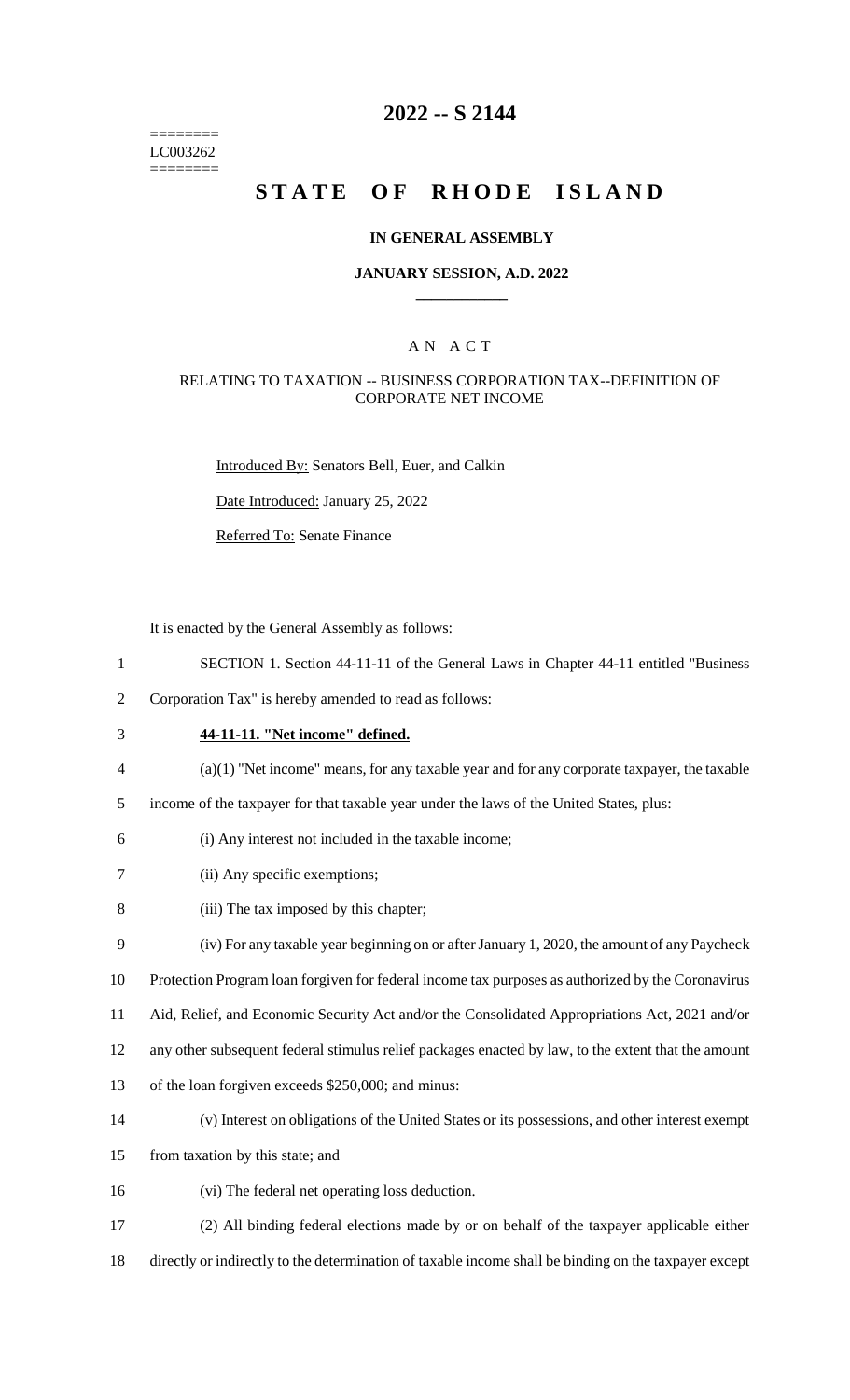where this chapter or its attendant regulations specifically modify or provide otherwise. Rhode Island taxable income shall not include the "gross-up of dividends" required by the federal Internal Revenue Code to be taken into taxable income in connection with the taxpayer's election of the foreign tax credit.

- (b) A net operating loss deduction shall be allowed, which shall be the same as the net operating loss deduction allowed under 26 U.S.C. § 172, except that:
- 

 (1) Any net operating loss included in determining the deduction shall be adjusted to reflect the inclusions and exclusions from entire net income required by subsection (a) of this section and § 44-11-11.1;

 (2) The deduction shall not include any net operating loss sustained during any taxable year in which the taxpayer was not subject to the tax imposed by this chapter; and

 (3) The deduction shall not exceed the deduction for the taxable year allowable under 26 U.S.C. § 172; provided, that the deduction for a taxable year may not be carried back to any other taxable year for Rhode Island purposes but shall only be allowable on a carry forward basis for the five (5) succeeding taxable years.

 (c) "Domestic international sales corporations" (referred to as DISCs), for the purposes of this chapter, will be treated as they are under federal income tax law and shall not pay the amount of the tax computed under § 44-11-2(a). Any income to shareholders of DISCs is to be treated in the same manner as it is treated under federal income tax law as it exists on December 31, 1984.

 (d) A corporation that qualifies as a "foreign sales corporation" (FSC) under the provisions of subchapter N, 26 U.S.C. § 861 et seq., and that has in effect for the entire taxable year a valid election under federal law to be treated as a FSC, shall not pay the amount of the tax computed under § 44-11-2(a). Any income to shareholders of FSCs is to be treated in the same manner as it is treated under federal income tax law as it exists on January 1, 1985.

 (e) For purposes of a corporation's state tax liability, any deduction to income allowable 26 under 26 U.S.C. § 1400Z-2(c) may be claimed in the case of any investment held by the taxpayer 27 for at least seven years. The division of taxation shall promulgate, in its discretion, rules and

- 28 regulations relative to the accelerated application of deductions under 26 U.S.C. § 1400Z-2(e).
- 

SECTION 2. This act shall take effect upon passage.

======== LC003262 ========